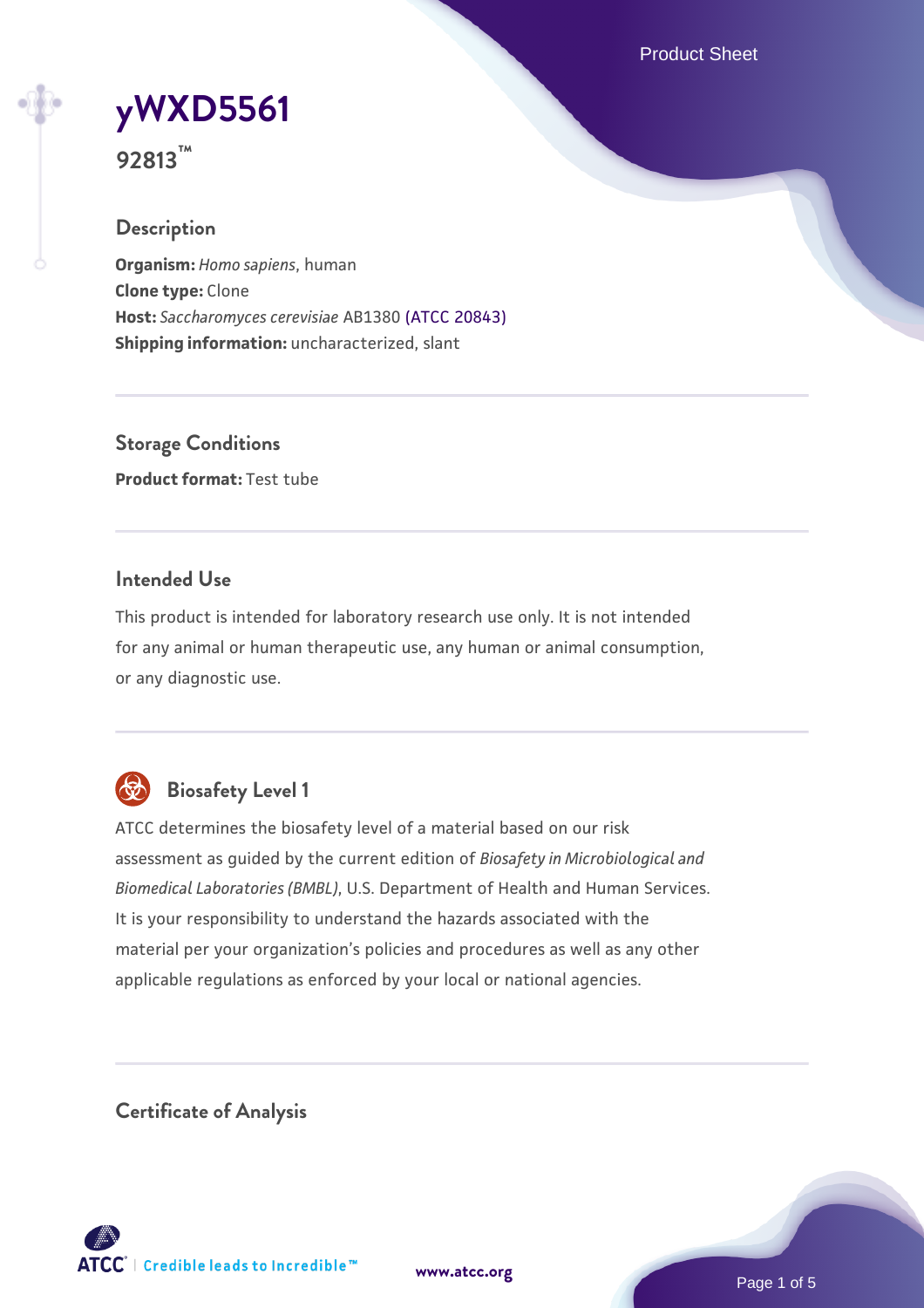## **[yWXD5561](https://www.atcc.org/products/92813)** Product Sheet **92813**

For batch-specific test results, refer to the applicable certificate of analysis that can be found at www.atcc.org.

## **Insert Information**

**Type of DNA:** genomic **Genome:** Homo sapiens **Chromosome:** X X pter-q27.3 **Gene name:** DNA Segment, single copy **Gene product:** DNA Segment, single copy [DXS4511] **Gene symbol:** DXS4511 **Contains complete coding sequence:** Unknown **Insert end:** EcoRI

## **Vector Information**

**Construct size (kb):** 165.0 **Intact vector size:** 11.454 **Vector name:** pYAC4 **Type of vector:** YAC **Host range:** *Saccharomyces cerevisiae*; *Escherichia coli* **Vector information:** other: telomere, 3548-4235 other: telomere, 6012-6699 Cross references: DNA Seq. Acc.: U01086 **Cloning sites:** EcoRI **Markers:** SUP4; HIS3; ampR; URA3; TRP1 **Replicon:** pMB1, 7186-7186; ARS1, 9632-10376

# **Growth Conditions**

**Medium:** 



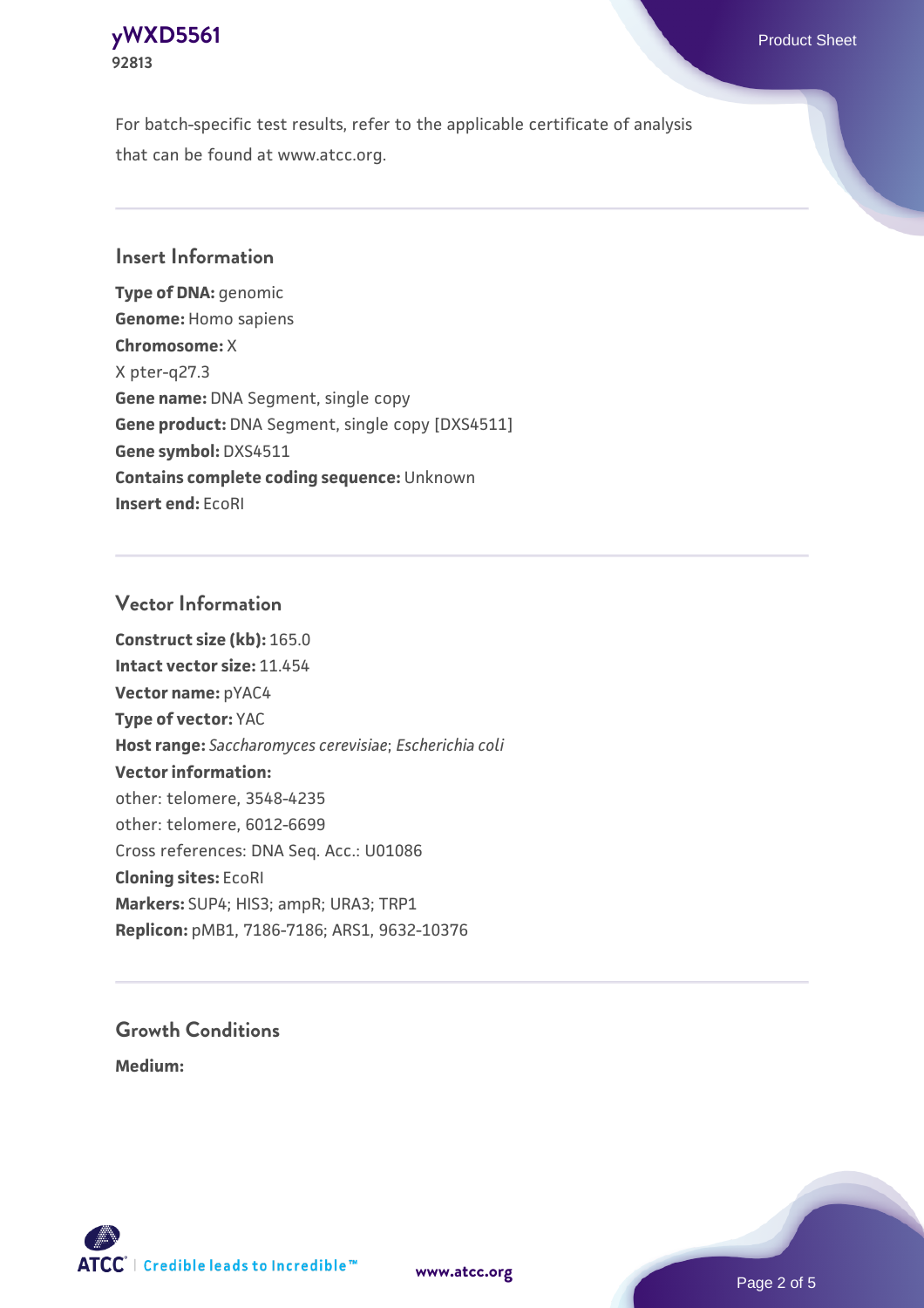**[yWXD5561](https://www.atcc.org/products/92813)** Product Sheet **92813**

[ATCC Medium 1245: YEPD](https://www.atcc.org/-/media/product-assets/documents/microbial-media-formulations/1/2/4/5/atcc-medium-1245.pdf?rev=705ca55d1b6f490a808a965d5c072196) **Temperature:** 30°C

#### **Notes**

More information may be available from ATCC (http://www.atcc.org or 703- 365-2620).

## **Material Citation**

If use of this material results in a scientific publication, please cite the material in the following manner: yWXD5561 (ATCC 92813)

## **References**

References and other information relating to this material are available at www.atcc.org.

#### **Warranty**

The product is provided 'AS IS' and the viability of ATCC® products is warranted for 30 days from the date of shipment, provided that the customer has stored and handled the product according to the information included on the product information sheet, website, and Certificate of Analysis. For living cultures, ATCC lists the media formulation and reagents that have been found to be effective for the product. While other unspecified media and reagents may also produce satisfactory results, a change in the ATCC and/or depositor-recommended protocols may affect the recovery, growth, and/or function of the product. If an alternative medium formulation or reagent is used, the ATCC warranty for viability is no longer



**[www.atcc.org](http://www.atcc.org)**

Page 3 of 5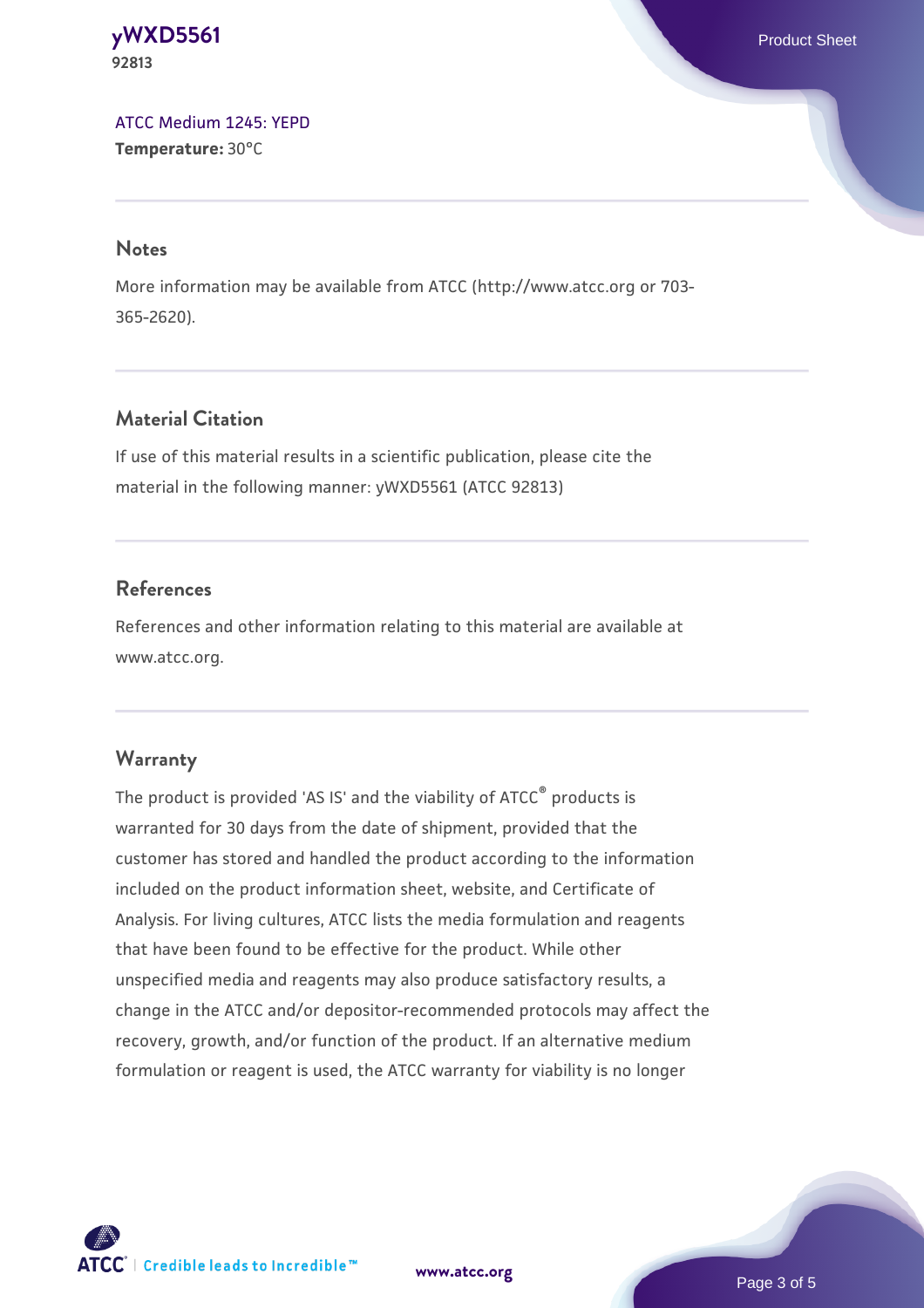**[yWXD5561](https://www.atcc.org/products/92813)** Product Sheet **92813**

valid. Except as expressly set forth herein, no other warranties of any kind are provided, express or implied, including, but not limited to, any implied warranties of merchantability, fitness for a particular purpose, manufacture according to cGMP standards, typicality, safety, accuracy, and/or noninfringement.

#### **Disclaimers**

This product is intended for laboratory research use only. It is not intended for any animal or human therapeutic use, any human or animal consumption, or any diagnostic use. Any proposed commercial use is prohibited without a license from ATCC.

While ATCC uses reasonable efforts to include accurate and up-to-date information on this product sheet, ATCC makes no warranties or representations as to its accuracy. Citations from scientific literature and patents are provided for informational purposes only. ATCC does not warrant that such information has been confirmed to be accurate or complete and the customer bears the sole responsibility of confirming the accuracy and completeness of any such information.

This product is sent on the condition that the customer is responsible for and assumes all risk and responsibility in connection with the receipt, handling, storage, disposal, and use of the ATCC product including without limitation taking all appropriate safety and handling precautions to minimize health or environmental risk. As a condition of receiving the material, the customer agrees that any activity undertaken with the ATCC product and any progeny or modifications will be conducted in compliance with all applicable laws, regulations, and guidelines. This product is provided 'AS IS' with no representations or warranties whatsoever except as expressly set forth herein and in no event shall ATCC, its parents, subsidiaries, directors, officers, agents, employees, assigns, successors, and affiliates be liable for indirect, special, incidental, or consequential damages of any kind in connection with or arising out of the customer's use of the product. While reasonable effort is made to ensure authenticity and reliability of materials on deposit, ATCC is not liable for damages arising from the misidentification or



**[www.atcc.org](http://www.atcc.org)**

Page 4 of 5